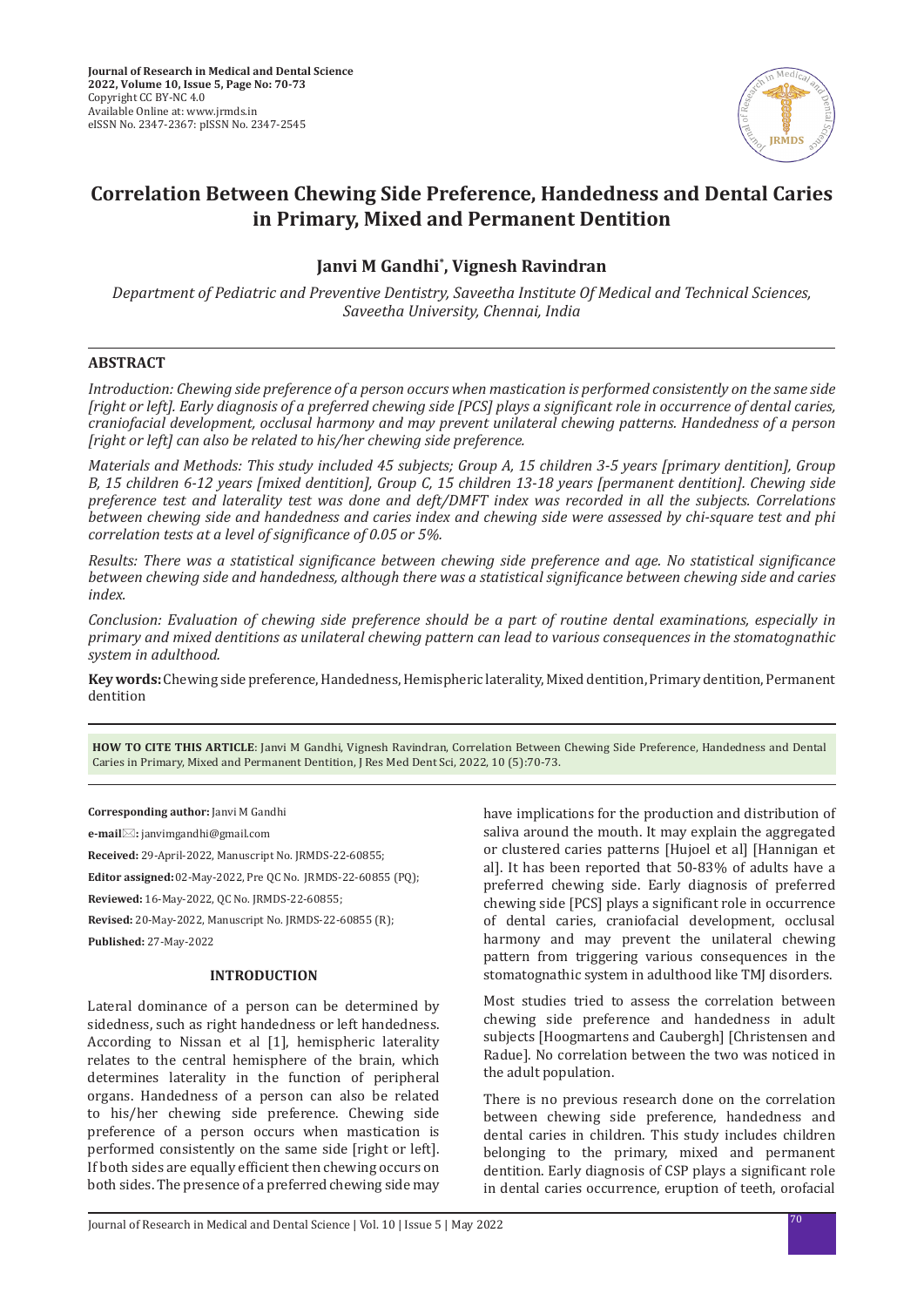muscle development, occlusal harmony and craniofacial development. Hence the aim of this study was to find a correlation between preferred chewing side, handedness and dental caries in primary, mixed and permanent dentition.

## **MATERIALS AND METHODS**

This study was done in a university setting and ethical approval was obtained from the Institutional Review Board, Saveetha Institute of Medical and Technical Sciences. The study population was children aged 3 years to 18 years [3-5 years old-primary dentition, 6-12 years old-mixed dentition and 12-18 years old- permanent dentition]. A sample of 45 participants were selected for this study following the inclusion criteria of children with good general health; children without neurological disorders, children with primary dentition >15 teeth and subjects with permanent dentition >24 teeth. Exclusion criteria were subjects who were not willing to participate and those with dentofacial swelling, tenderness to percussion. DMFT/deft index was also scored for each participant. The study population was segregated into 3 groups based on their dentition status.

Group A [15]- Children with Primary dentition

Group B [15]- Children with Mixed dentition

Group C [15]-Children with Permanent dentition

#### **Chewing side preference test**

Chewing side preference was tested using a method according to Mc Donnell et al. [2]. Participants were given one piece of chewing gum [sugar-free] and were asked to chew. After a 15second time interval, the subjects were asked to stop chewing and to smile in order to observe which side the chewing gum is placed. The same was repeated 5 times in each participant with a time interval of 5 seconds between each chewing cycle.

The chewing side preferences [CSP] were classified according to the following criteria:

Consistent preferred chewing side [CPCS] - 5/5 strokes on same side.

Predominant preferred chewing side [PPCS] - 5/7 or 6/7 strokes on the same side.

Observed preferred chewing side [OPCS] - 5/7, 6/7 or 7/7 strokes on the same side (Figure 1).



**Figure 1: Chewing side preference test.**

## **Laterality tests**

Handedness of the subject was checked by asking them to perform tasks like making a drawing and throwing a ball. All the subjects performed each task twice and the hand used predominantly was chosen as the dominant hand of that person; indicating whether he/she is righthanded or left-handed (Figure 2).

#### **DMFT/deft measurement**

D/d- Decayed teeth

M/e- Missing or extracted due to caries.

F/f- Filled teeth

All the teeth were scored and a total DMFT/deft score was obtained. For primary teeth, the maximum deft score for an individual would be 20 and for permanent teeth the maximum DMFT score would be 28 as third molars are excluded.

#### **Statistical Analysis**

All the analyses were carried out using IBM SPSS version 23.0 IBM Corporation, NY, USA. Correlations between chewing side and handedness and caries index and chewing side were assessed by Chi-square test at a level of significance of 0.05 or 5%. Correlations were also done between chewing side preference and age and



**Figure 2: Laterality test.**



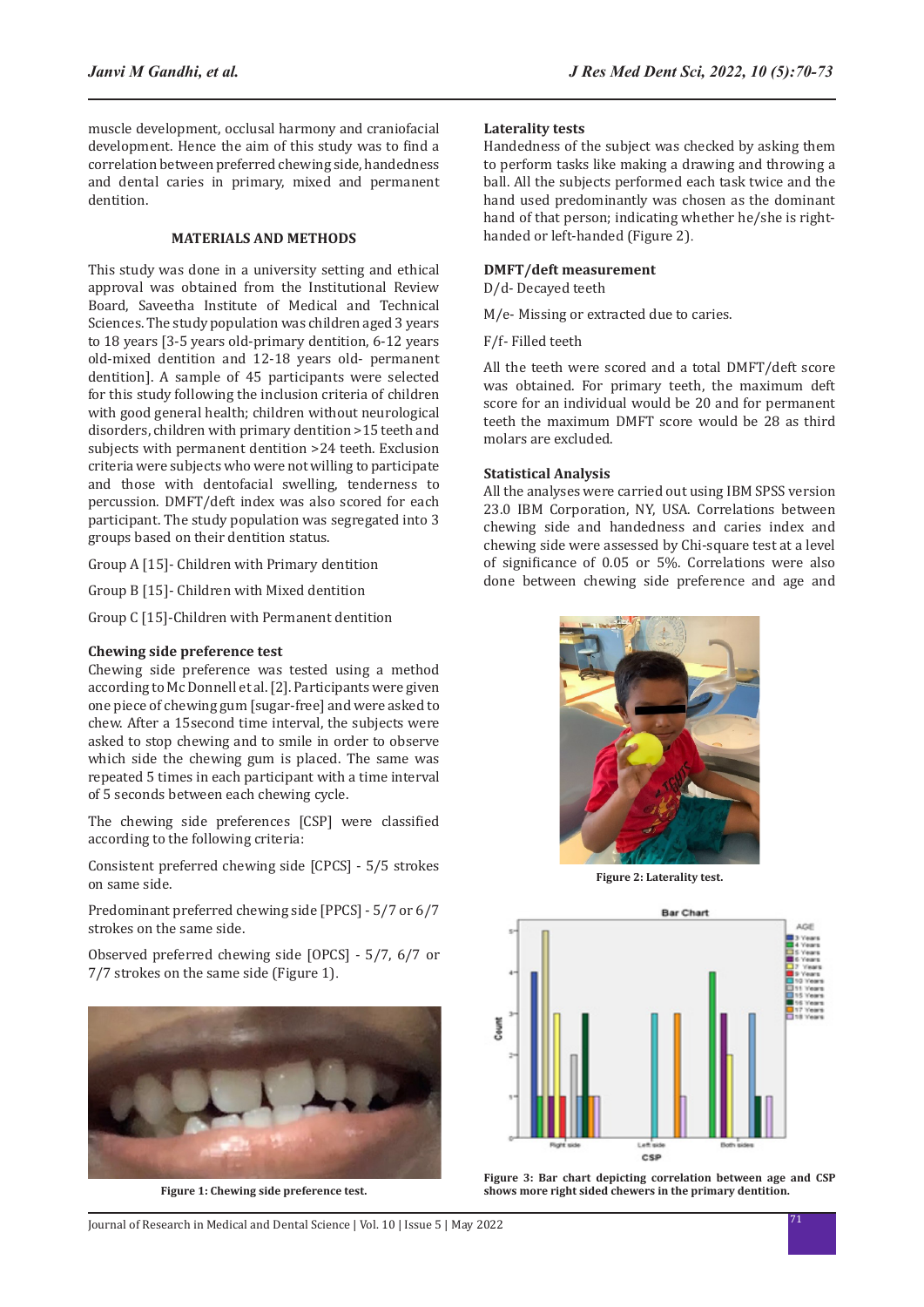handedness and age. The strength of the correlation was assessed by the phi correlation coefficient.

#### **RESULTS**

A total of 45 children were included in this study, 15 in each group with the age group of 3-18 years. Each group had 7 male and 8 female participants. Among the different age groups, 5 year old children were found to have the right side as the preferred chewing side and 10 and 17 year old children preferred the left side. 4-yearold children preferred to chew on both sides (Figure 3).

It was found that most of the children included [primary, mixed and permanent dentition] in this study were right handed (Figure 4).

DMFT/deft index was found to be more prevalent on the right side as the preferred chewing side [PPCS] (Figure 5).



**Figure 4: Bar chart depicting correlation between age and handedness shows more right handed subjects in primary, mixed and permanent dentition.**



**Figure 5: Bar chart depicting correlation between CSP and caries index shows a score of more than 2 deft in right sided chewers.**

#### **DISCUSSION**

This study investigated whether there is any correlation between handedness of a person, chewing side preference and dental caries. In this study there were very few number of children who preferred to chew on the left side, most of the participants included in this study had the right side as their PPCS, these results are in agreement with some previous studies [3] except a few children who had pain on the right side due to decayed teeth with reversible/irreversible pulpitis. More right sided chewers may also be because this study included an unequal number of right-handed and lefthanded participants, which was one of the limitations of this study. It was also found that a higher prevalence of a preferred chewing side was seen in children as they would usually prefer to chew on one side as they have difficulty moving a bolus from one side of the mouth to the other [4]. It may indicate that the masticatory efficiency of children in the mixed dentition stage is decreased. It was also noted that the presence of pathology in absence of pain does not influence preferred chewing side. The results of this study provide some evidence to suggest that pain has an influence on the PPCS in children and having a PPCS may indicate poor masticatory efficiency.

In this study, the distribution of PPCS in children with primary dentition was 62% to the right and 38% to the left; in children with mixed dentition stage it was 57% to the right and 43% to the left; and in subjects with permanent dentition it was 54% to the right and 46% to the left. These results coincide with the findings of [3,5].

Chewing preference or preferred chewing side is a centrally controlled, innate quality and can be affected by social and personal learning or other factors. The right side being chosen generally, irrespective of the peripheral factors indicates that chewing preference may be determined by central nervous system mechanisms [6].

A study [2] compared the chewing side preferences in children according to age and gender. There was no proven relationship between age and gender and existence of a PPCS in children. This study did not correlate gender of the participants with the chewing side preference whereas [2] found that males tended to exhibit CPCSs and females tended to exhibit PPCSs. Another study [5] investigated whether there is any association between chewing side preference and the distribution of sidedness [hand, foot, eye and ear] in primary, mixed and permanent dentition and a significant correlation was found between handedness and mixed dentition. They also concluded that the tendency to prefer the right side for chewing predominates over the other side in primary, mixed and permanent dentition. They also found that chewing side preference can be significantly associated with handedness and footedness for mixed dentition and handedness, footedness and earedness for permanent dentition but these were found to be weak correlations. These studies were in agreement with the results obtained in our study. Whereas other studies [1, 7] showed a strong correlation between chewing side